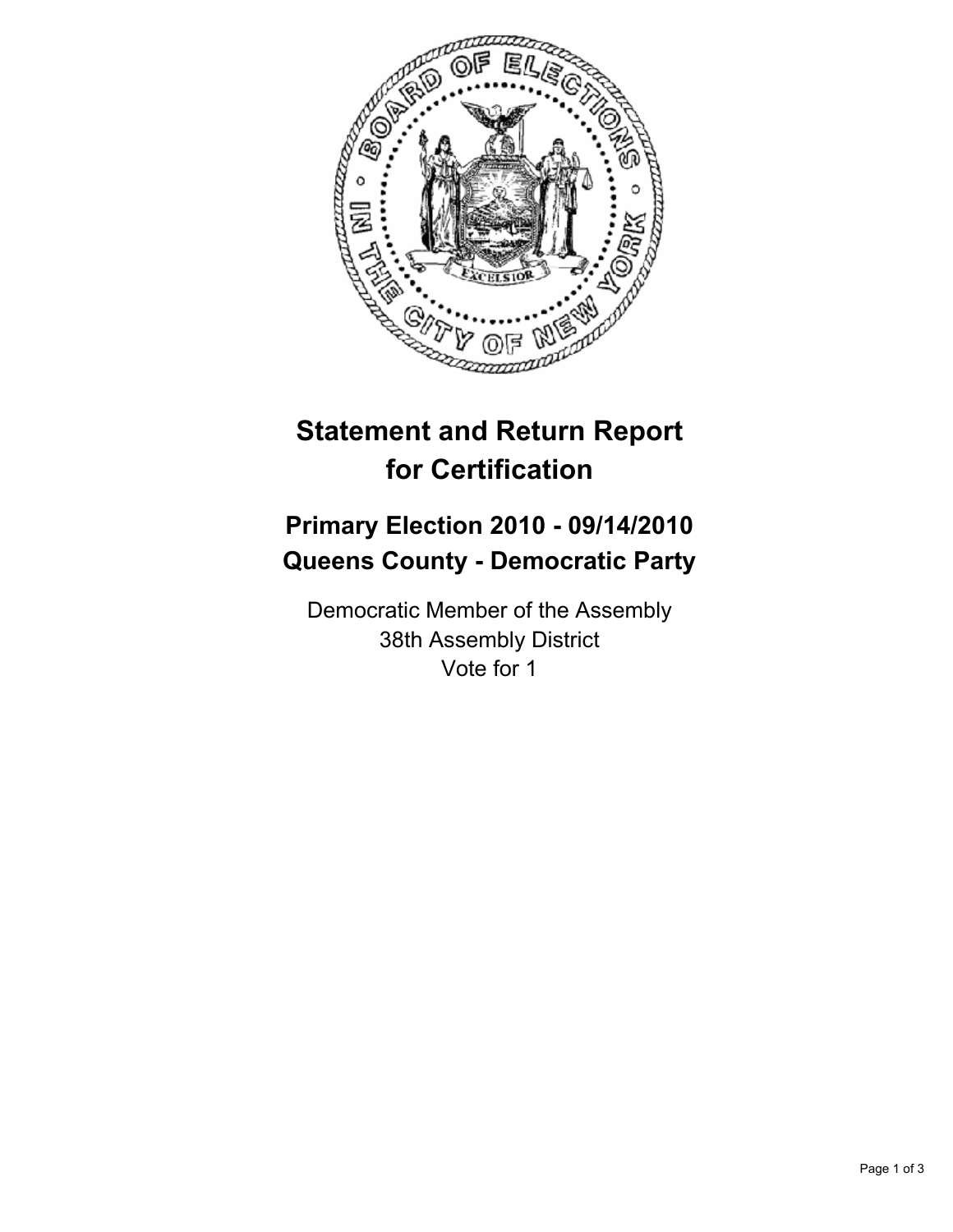

#### **Assembly District 38**

| <b>Total Votes</b>    | 2.439 |
|-----------------------|-------|
| JOE BOLTON (WRITE-IN) |       |
| MICHAEL G MILLER      | 1,867 |
| <b>NICK COMAIANNI</b> | 571   |
| AFFIDAVIT             | 19    |
| ABSENTEE/MILITARY     | 57    |
| <b>EMERGENCY</b>      | 0     |
| PUBLIC COUNTER        | 2,648 |
|                       |       |